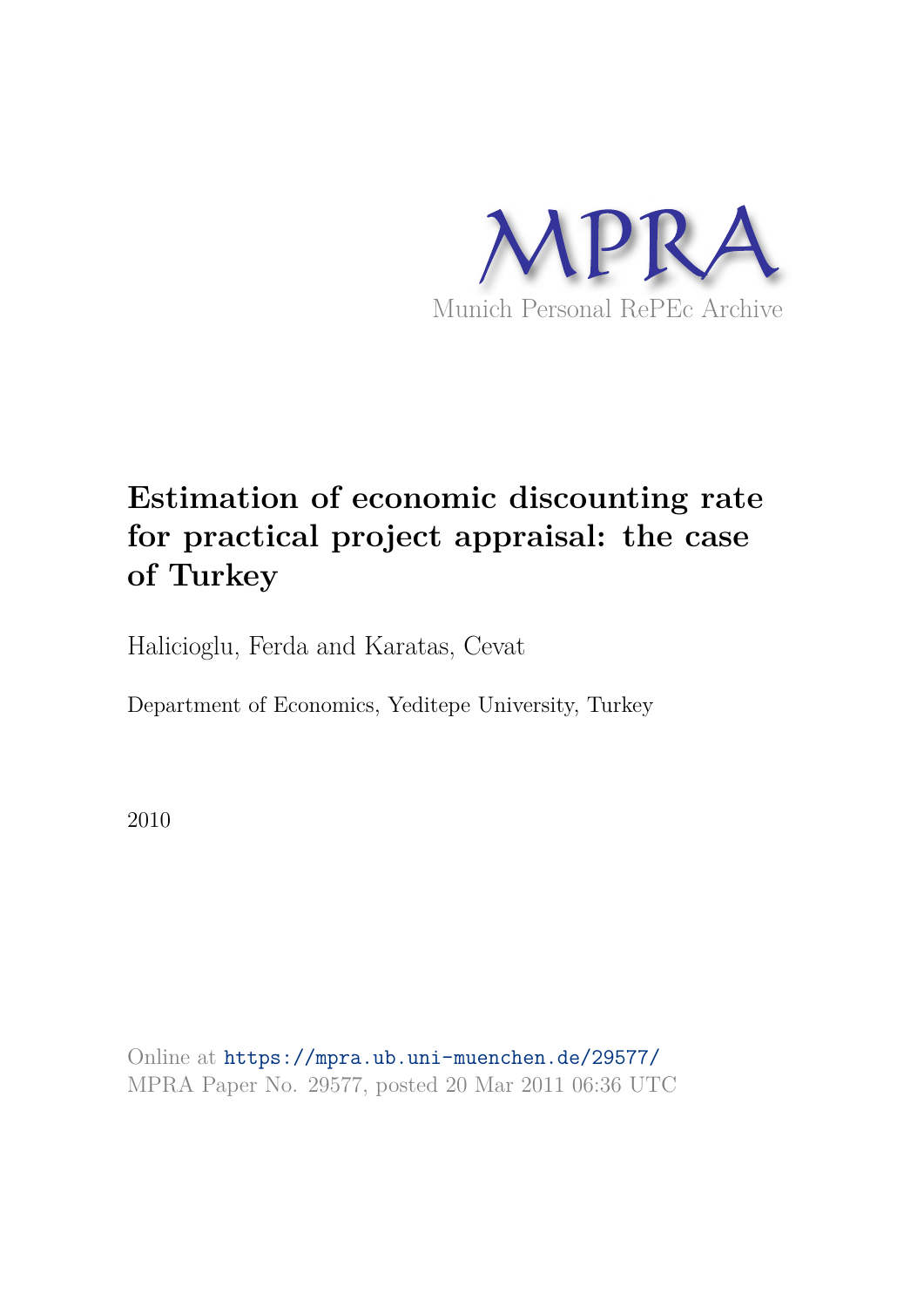# **ESTIMATION OF ECONOMIC DISCOUNTING RATE FOR PRACTICAL PROJECT APPRAISAL: THE CASE OF TURKEY**

# **Ferda Halicioglu**\*

 Department of Economics, Yeditepe University, Turkey

## **Cevat Karatas**

Department of Economics, Yeditepe University, Turkey

# **Abstract**

This study focuses on estimating an economic discounting rate (EDR) to be used in project appraisals by the State Planning Organisation (SPO) of Turkey. The EDR is a policy tool used for selecting the best projects to meet the economic targets of development plans and to enable planners to choose the most profitable and feasible projects. Since the resources available to the economy are scarce, planners are expected to use cost-benefit analysis (CBA) especially, Net Present Value (NPV) criteria. The NPV is considered to be more reliable than the internal rate of return. Therefore, selection of an appropriate social discount rate is a key issue in the application of CBA for project appraisal. In this article, an attempt is made to estimate the EDR of Turkey via a "growth models" approach, providing fresh evidence for enhancing the project appraisal system in Turkey. The results reveal that the EDR of Turkey is 12.94% in the estimation period of 1985- 2009.

**JEL Classifications**: O22; C22. **Keywords**: Project Appraisal; Growth Model; ARDL; Turkey. **Corresponding Author's E-mail address**: fhalicioglu@yeditepe.edu.tr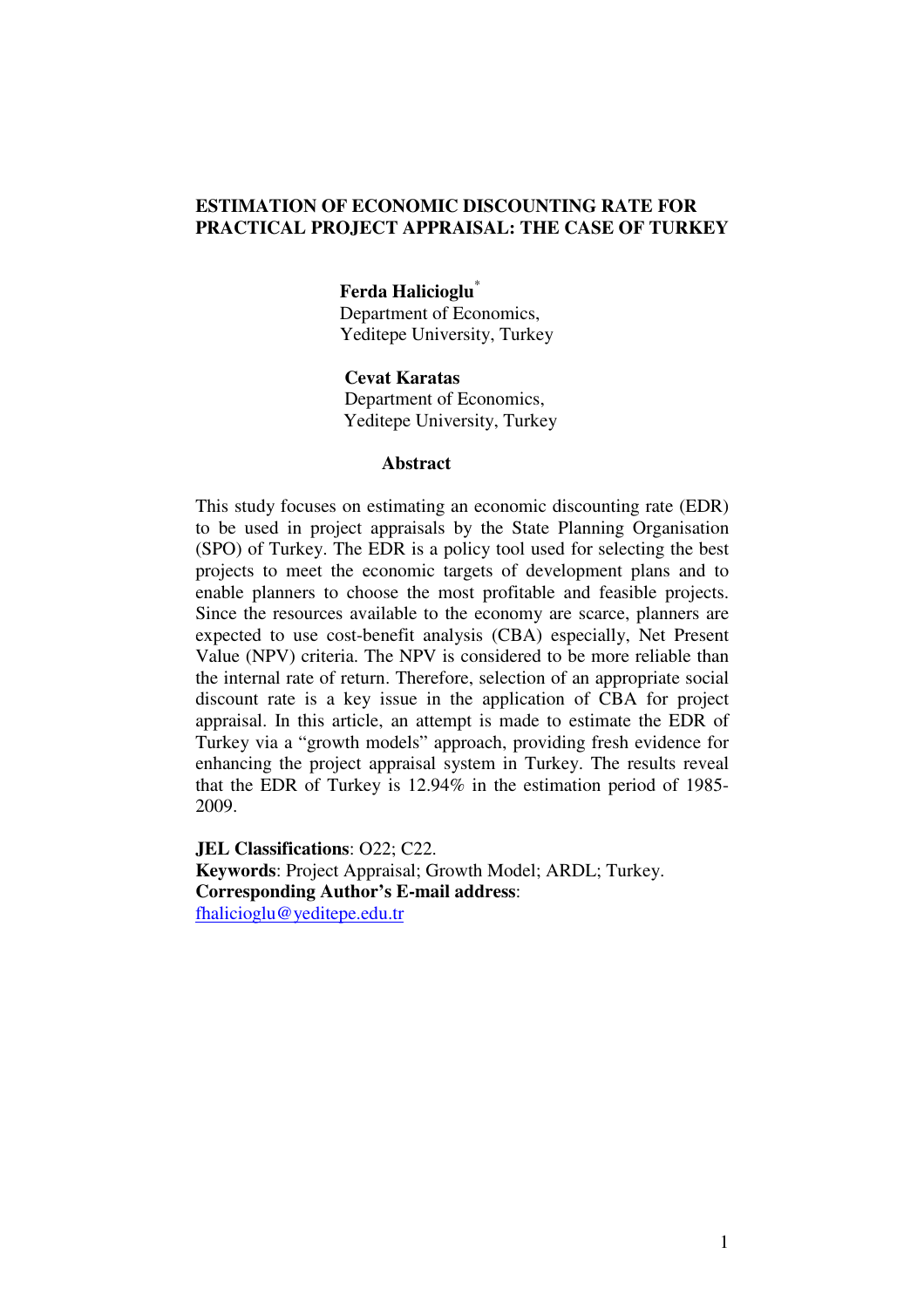# **INTRODUCTION**

Selecting an appropriate discount rate is the most controversial issue in the application of CBA for project appraisals. It is a key parameter affecting the viability and profitability of investment projects. The planners, who are required to use CBA, and in particular NPV calculations, are confronted with the choice of a reliable social discount rate. Clearly, feasibility and profitability of public projects turn out to be very sensitive to the selected discount rate. The question of discount rate has been debated extensively in by economists such as Pigou (1950), Sen (1961), Eckstein (1961), Feldstein (1964), Baumol (1968), Little and Mirrlees (1968, 1974), Squire and van der Tak (1975), Scott (1976), Irwin (1978), Gittinger (1982), Phillips (1986), Price (1988), Markandya and Pearce (1991), Karatas (1989, 2001), and Shukla (1997).

 In the CBA analysis, there are two main approaches to estimating a suitable discount rate: social opportunity cost of capital (SOC) and social time preference (STP). The SOC approach, also known as economic discount rate (EDR), measures the next-best alternative investment's value to society.

The EDR is estimated using either micro- or macro-economic data using one of various empirical approaches. The most common approaches for estimating the EDR are static and dynamic Cobb-Douglas production functions, incremental capital output ratios (ICOR), growth models, analysis of market rates of interest, national plan objectives and cost of borrowing from external and internal sources. The STP measures society's trade-off for present consumption in order to improve future consumption. The critical component of this approach is the elasticity of the marginal utility of consumption. Kula (2004) provides a range of possible measures and their suitability for estimating this parameter. Evans (2005) summarizes previous evidence for this approach with further empirical estimations for 20 OECD countries. Recent application of this approach is also included in Evans and Sezer (2005) and Percoco (2008).

 This study's primary objective is to produce a reliable EDR for Turkey on the basis of a simplified version of the "growth model" approach, which is deemed free of some of the shortcomings of other methods, as discussed in Shukla (1997).

For practical purposes, analysts or planners who are dealing intensively with project evaluation are expected to accurately estimate this key parameter. After a brief survey of the literature on the discount rate for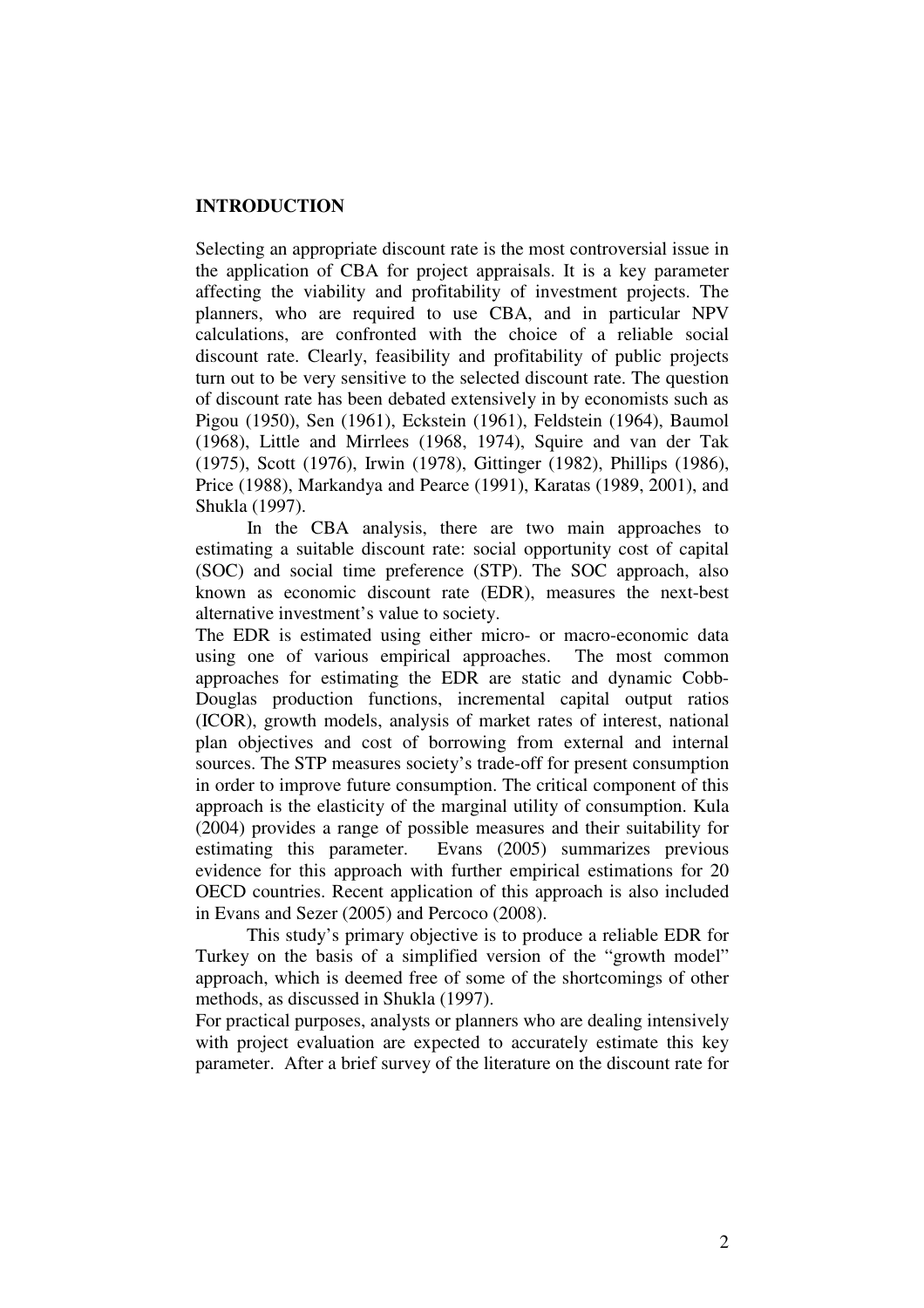public projects, this paper will focus on the estimation of an EDR for Turkey.

# **A BRIEF LITERATURE SURVEY**

The debate on the choice of discount rate for public projects has centered on two types of discount rates: the social time preference rate (STR) and the social opportunity cost of capital (SOC). Pigou (1950) argued that individuals are "short-sighted" about the future and that government intervention is needed to give adequate weight to the welfare of future generations. Pigou (1950), Sen (1961), and Dobb (1969) are in favor of imposing responsibility on the public for the welfare of future generations, while Eckstein (1961) and Marglin (1963) claim that the interest of future generations should be recognised to the extent that the current public policy makers sanction them through the democratic process.

Feldstein (1964) has advocated that for public investment decisions, market determined future consumption must be rejected in favor of a politically determined social time preference function. He stated that "the STP rate should be a normative rate reflecting the government's valuation of the relative desirability of consumption at different points of time." Therefore, the rate of discount chosen by the government should be used to discount the stream of consumption, which is foregone by society as the public project under consideration has been undertaken.

 The other major approach suggested for determining the social rate of discount is the outstanding "social opportunity cost of capital" outstanding in the project, which would have been generated in the next- best alternative. In a world of market imperfection, it can be measured as a sum of the present value of the stream of consumption that would have been obtained if the public project in question had not been undertaken or as a rate of return, as stated in Marglin (1963). Similarly, McKean (1958) argued that when there is a market imperfection and there is a "fixed-budget constraint", the internal rate of return of the marginal project will represent the opportunity cost of capital, and this should be used as social discount rate. Thus, by expressing the opportunity cost as an equivalent rate of return, it is possible to derive an opportunity cost discount factor. However, it is often claimed that society's benefits from private investment will generally exceed the private rate of return to investors. This is due to the simple fact that "external economies" resulting from private investment are not taken into account in the computation of the rate of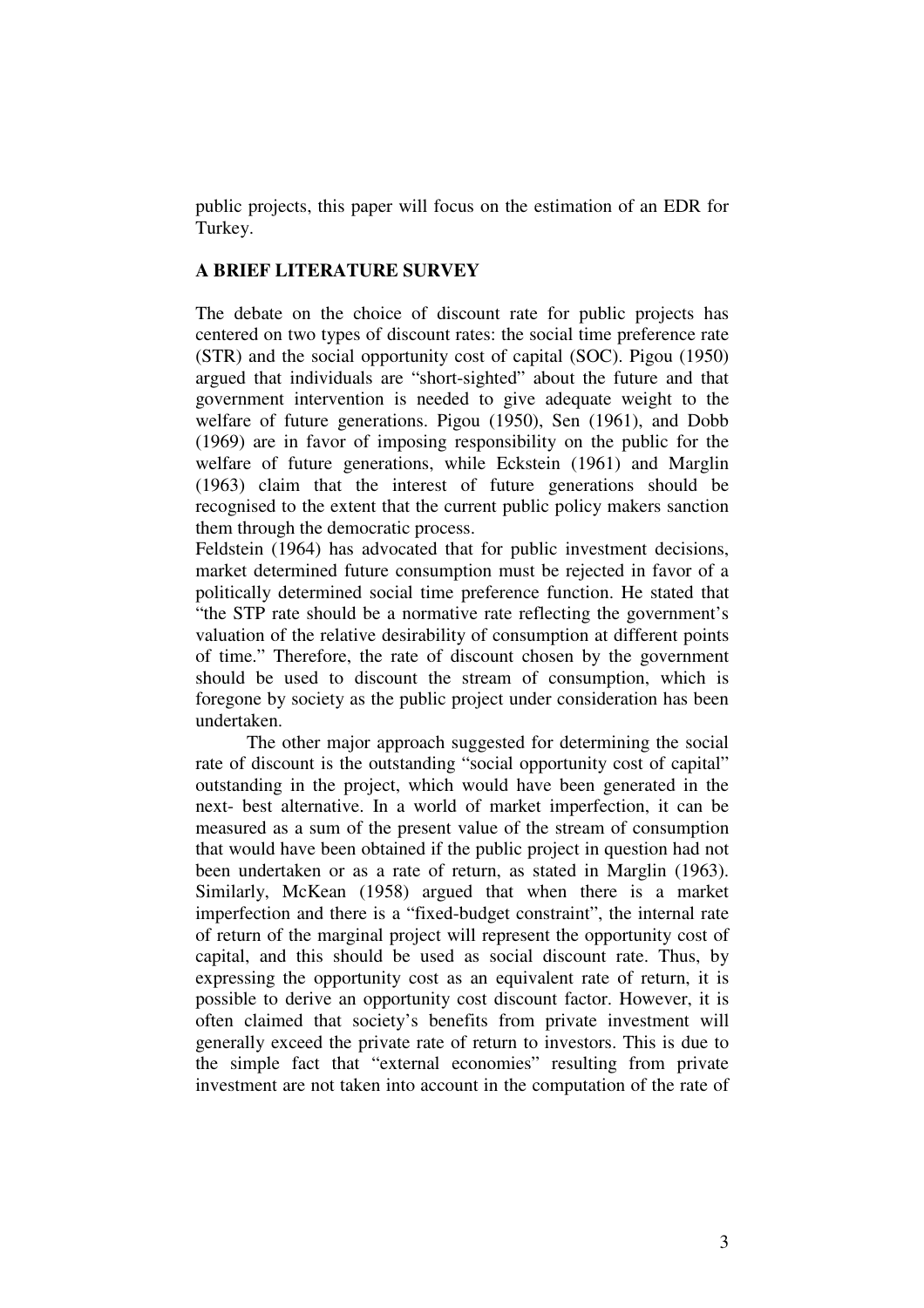return. Therefore, the social opportunity cost of a public project which displaces equivalent private investment will be underestimated by taking, only the marginal rate of return on private investment.

 Another distinct method is to consider the "past average social rate of return" to capital as the best approximation for a desired rate in present value computations. But this rate should include taxes paid on income from capital as well as any other external effects not perceived by the individual investor, as discussed in Harberger (1972). It is more accurate to estimate the social rate of return on investment, which may be considerably higher than the private rate of return.

As we pointed out earlier, the STP rate need not be constant as it may vary according to changes in the growth rates and level of consumption, the rate of population growth, and the pure time preference rate. Similarly, a SDR based upon the SOC may depend on factors which will affect the marginal productivity of capital. According to Harberger (1967), these factors include the rate of capital formation, the growth rate of the labor force, technical advances, changes in the pattern of demand, and relative shifts toward or away from capital-intensive industries.

 Burgess (2008) leads to a simulating discussion on the SOC criteria suggesting that SDR should reflect the SOC rather than the STP rate to ensure that public investments produce Pareto welfare improvements. Even if social welfare improvement is judged to be possible without passing the compensation test, the SDR should still reflect the SOC to ensure that the project is the most efficient use of public funds.

Creedy and Guest (2008) provide an analytical review of the estimation of alternative time streams relationship to the concept of time preferences. The nature of time preferences based on an axiomatic approach is also discussed. Roumboutsos (2010) emphasizes the importance of the SDR in the sustainability of public projects and reveals that the use of smaller discount rates has a severe influence on the selection of the project procurement method, e,g., whether the project will be produced traditionally or through public-private partnership.

 The empirical results from the project appraisal literature suggest that EDRs vary according to the selected estimation techniques and the period of estimation. Curry and Weiss (2000) provide an extensive analysis of the empirical estimation of EDRs in developing countries. For example, some of the EDRs presented in the literature are as follows: Lal, (1980) for India: 10.0%; Mashayekhi (1980) for Turkey: 12.0%; Morales (1981) for Barbados: 12.0%; Page (1982) for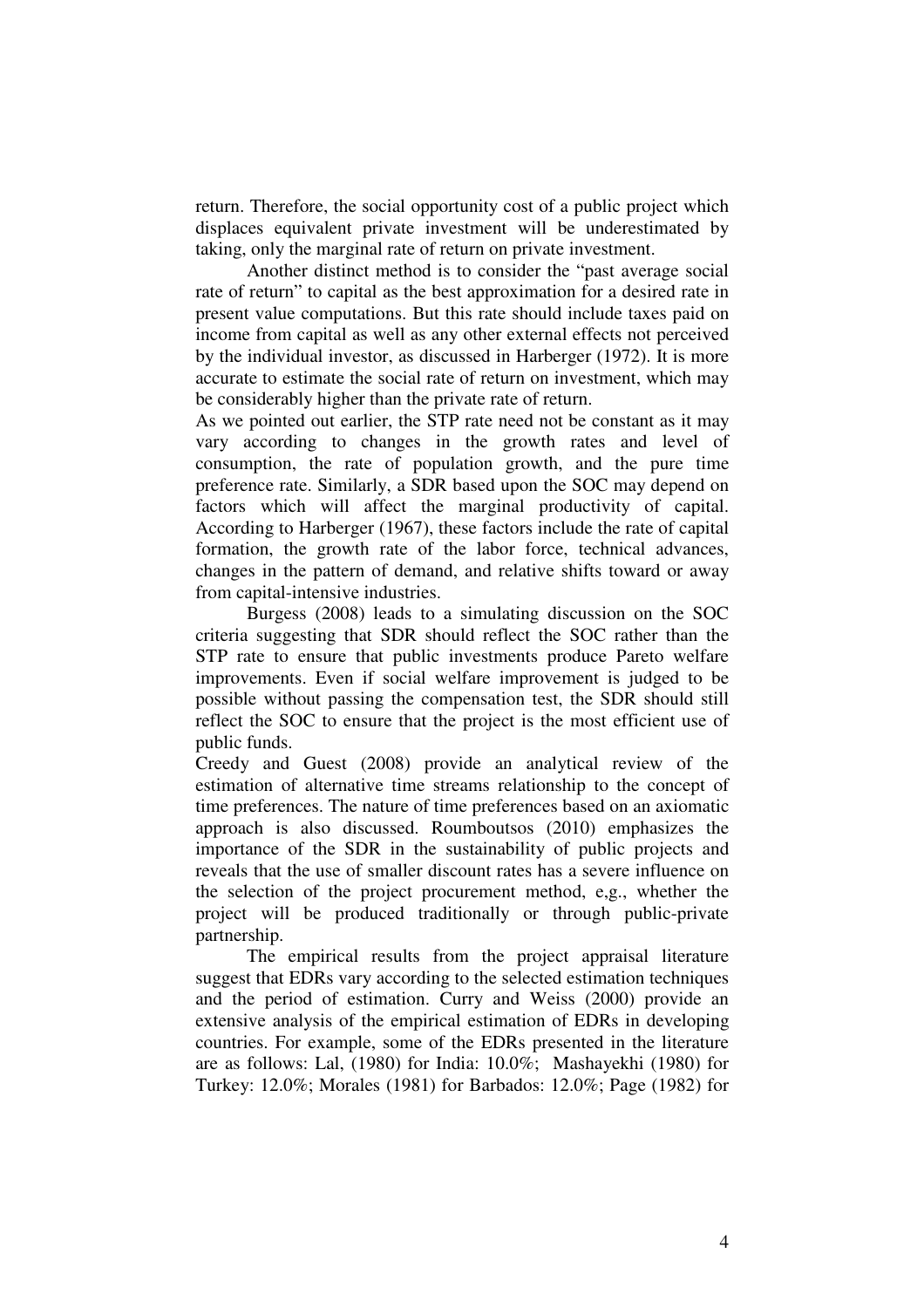Egypt: (1982) 10.0%; Weiss (1985) for Jamaica: 10.0%; Adhiari (1986) for Nepal: 9.0%; Shukla (1997) for India" 10.24%; Kula (2004) for India: 5.2%; Azar (2007) for the USA: 6.17%; and Percoco (2008) for Italy: 3.8%.

# **GROWTH MODEL APPROACH TO ESTIMATION OF THE EDR**

The estimation of an EDR largely depends on the availability of data required for the preferred approach. Adhikari (1987) and Shukla (1997) provide detailed accounts of these approaches, along with their advantages and disadvantages. Initial studies for estimating an EDR were based on the static and dynamic Cobb-Douglas production functions. Although theoretically this approach is sound the estimation of marginal capital productivity capital with this method proves to be rather difficult due to complexity regarding the concept of capital and also the lack of data on the total capital stock for Turkey. In the ICOR approach, the rate is obtained from national statistics without capital stock estimation. Nevertheless, labor's share must be excluded to find real opportunity cost of capital, which is not an easy task. Some research on the EDR uses market interest as a reliable proxy, but it may be not reliable indicator when there is volatility and instability in the financial markets, which was a common feature in Turkey during the estimation period. Finally, the growth model approach suggested by Hahn and Matthews (1964) has been modified by Shuckla (1997).

 This approach turns out to be more reliable than other advocated methods. The reliability of the approaches for estimation of the EDR is discussed in Shukla (1997), which essentially suggests that, on the whole, the growth model approach is much more reliable than other methods. This section of our study heavily relies on Shukla (1997), who simplifies the approach further due to the fact that incorporating savings, investment, production, technical progress, income distribution and so on is constrained by the data. The approach of Shukla (1987) differs from previous studies for estimating marginal propensity to consume (MPS). This method does not require an estimation of the capital stock of the economy. Shuckla's approach is based on Harrod-Domar type of annual net output  $(Y_t)$  and is expressed with capital  $(K_t)$  and other resources, including labour for a particular (*t)*.

$$
Y_t = A_t K_t \tag{1}
$$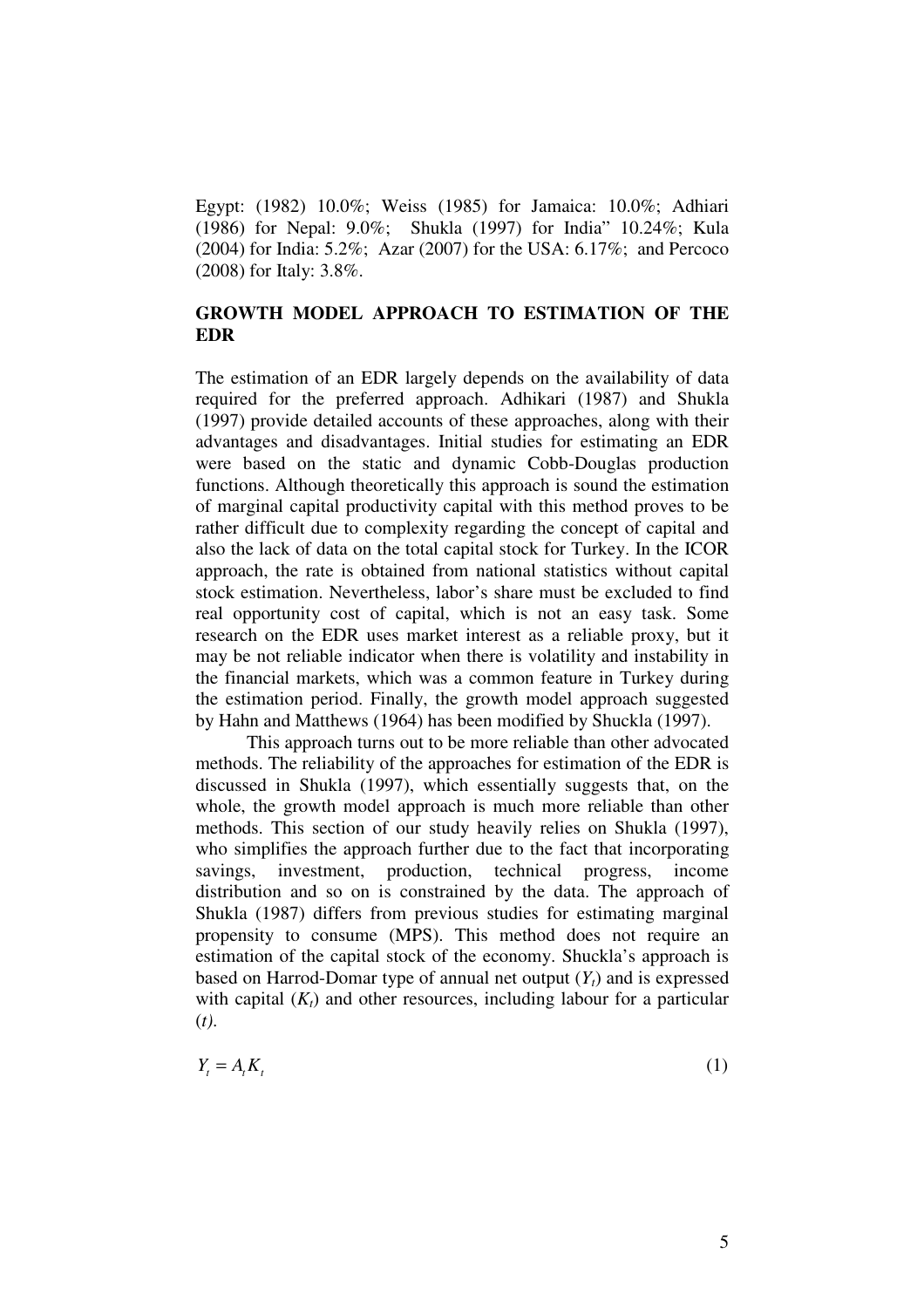$A_t$  is the net output to net capital ratio, which indicates that it is directly proportional to capital invested. Therefore, the saved proportion of the total net output (*s*) is reinvested to produce new capital stock  $(K_{t+1})$  in the year  $t+1$ , which is expressed by the following equation:

$$
K_{t+1} = K_t + sY_t \tag{2}
$$

where *s* is the MPS.

It is assumed that the capital is the only variable and other inputs of production are constant. The net output from new capital asset is obtained as follows:

$$
Y_{t+1} = Y_t + qsY_t \tag{3}
$$

Equation (3) is expanded with an intercept  $\alpha$  and stochastic error term  $u_t$ .

$$
Y_{t+1} = \alpha + (1+qs)Y_t + u_t \tag{4}
$$

In equation (4), *q* stands for the marginal product of capital or for the EDR, and *qs* is the proportion of the marginal product which is saved; in other words, *qs* is the productivity of savings. Equation (4) is an autoregressive regression of net domestic product (NDP) lagged by one year with only the capital changing. The other inputs of production, such as land, are assumed to be constant. Change in labour input will adjust accordingly and technological progress is embedded into the autoregressive equation via time-dependent changes. The time series of NDP should be generated to estimate the value of 1*+qs* empirically. NDP series are generated by subtracting CFC (consumption of fixed capital) from GDP (gross domestic product).

 Since NDP at constant labour is not available for Turkey, it is assumed that private consumption expenditure (PCE) is the payment for labor. The difference in PCE ( $\triangle$ PCE) for each year is calculated from 1985 to 2009. The estimates of NDP for constant labour are obtained by subtracting  $\triangle PCE$  from NDP. Data definitions and their sources are presented in the appendix. Subsequently, equation (4) is estimated by the Cochrane-Orcutt (C-O) method to avoid any possible serial correlation problem. The results are displayed in Table 1, which are free of econometric problems.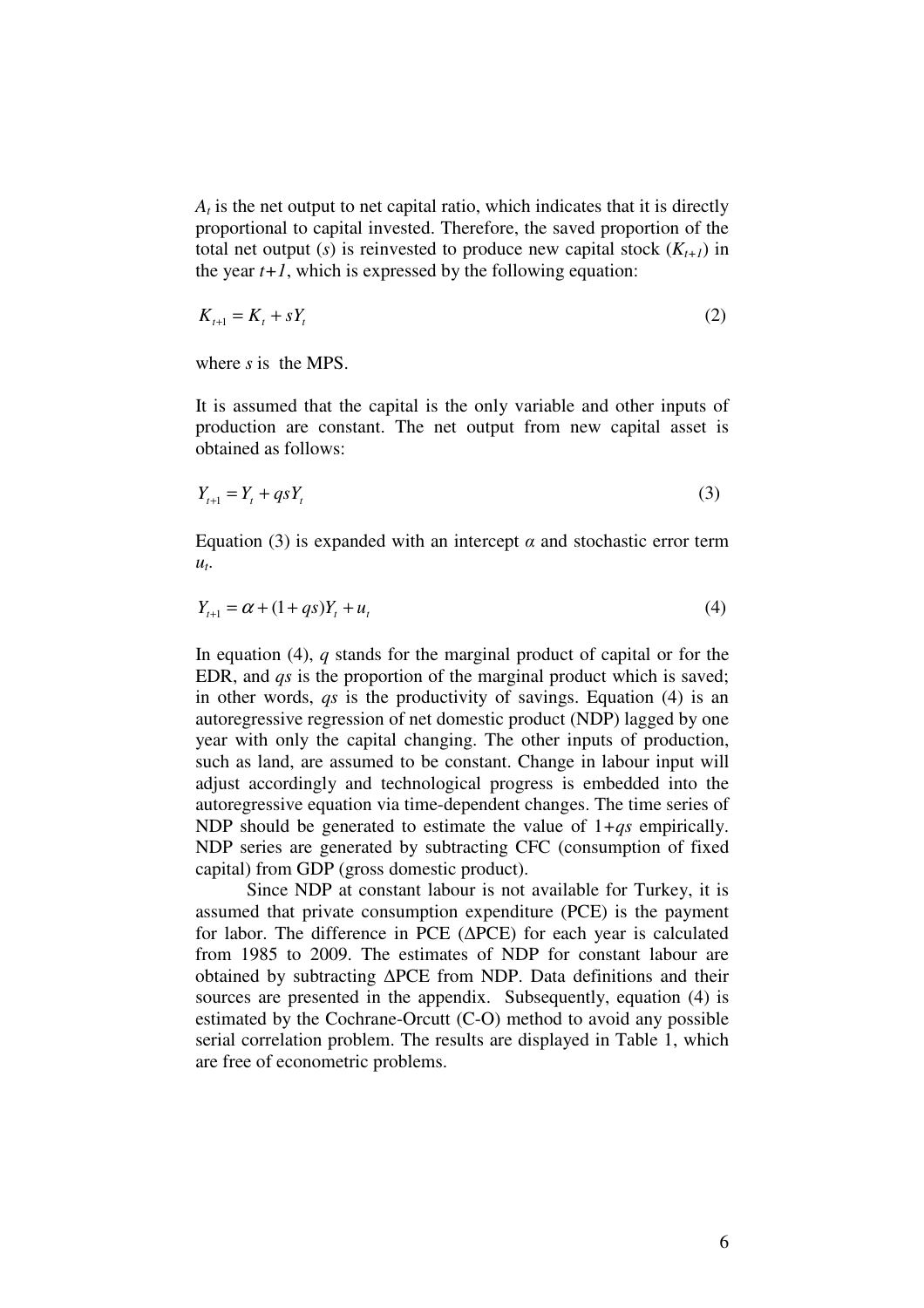#### **TABLE 1. SUMMARY COCHRANE-ORCUTT RESULTS**

Dependent variable  $Y_{t+1}$ 

| Regressor | Coefficient | Standard error | T-ratio |
|-----------|-------------|----------------|---------|
| Constant  | $-4.56E+07$ | $9.41E + 07$   | 0.48561 |
| $Y_{t}$   | 1.0125      | 0.0812         | 12.4561 |

Diagnostic tests

 $R^2$  0.78 F-statistic 22.69<sup>\*</sup> RSS 1.24E+17 DW h-stat. 0.19 indicates 1% significance level. RSS stands for residual sum of squares. T-ratios are in absolute values. The C-O method is implemented with AR(2) errors. The results are achieved after 4 iterations.

The slope coefficient of equation (4) provides the information for the term 1+*qs* which is equal to 1.0125. Once we obtain the MPS value we can retrieve the value of *q*. The long-run consumption equation is expressed in its simplest form with a view of estimating the marginal propensity to consume (MPC) as follows:

$$
C_t = a_1 + a_2 Y_t + \varepsilon_t \tag{5}
$$

C is private consumption expenditures, Y is gross domestic product, and  $\varepsilon_t$  is stochastic error term. This study differs from previous studies mainly in the methodology for estimating the value of MPC. Recent advances in time series analysis dictate that the long-run relation in equation (5) should incorporate the short-run dynamic adjustment process. A common practice for achieving this goal is to express equation (5) in an error-correction model, as suggested in Engle-Granger (1987).

$$
\Delta C_t = b_0 + \sum_{i=1}^{m} b_{1i} \Delta C_{t-i} + \sum_{i=0}^{m} b_{2i} \Delta Y_{t-i} + \lambda \varepsilon_{t-1} + \mu_t
$$
 (6)

where  $\Delta$  represents change,  $\lambda$  is the speed of adjustment parameter, and  $\varepsilon$ <sub> $t-1$ </sub> is the one period lagged error correction term, which is estimated from the residuals of equation (5). The Engle-Granger method requires that all variables in equation (5) are integrated of order one, *I*(1), and the error term is integrated order of zero, *I*(0), for establishing a co-integration relationship. If one of the variables in equation (5) is non-stationary we may use a new cointegration method offered by Pesaran *et al*. (2001). This approach also known as autoregressive-distributed lag (ARDL), combines Engle-Granger's (1987) two steps into one by replacing  $\varepsilon_{t-1}$  in equation (6) with its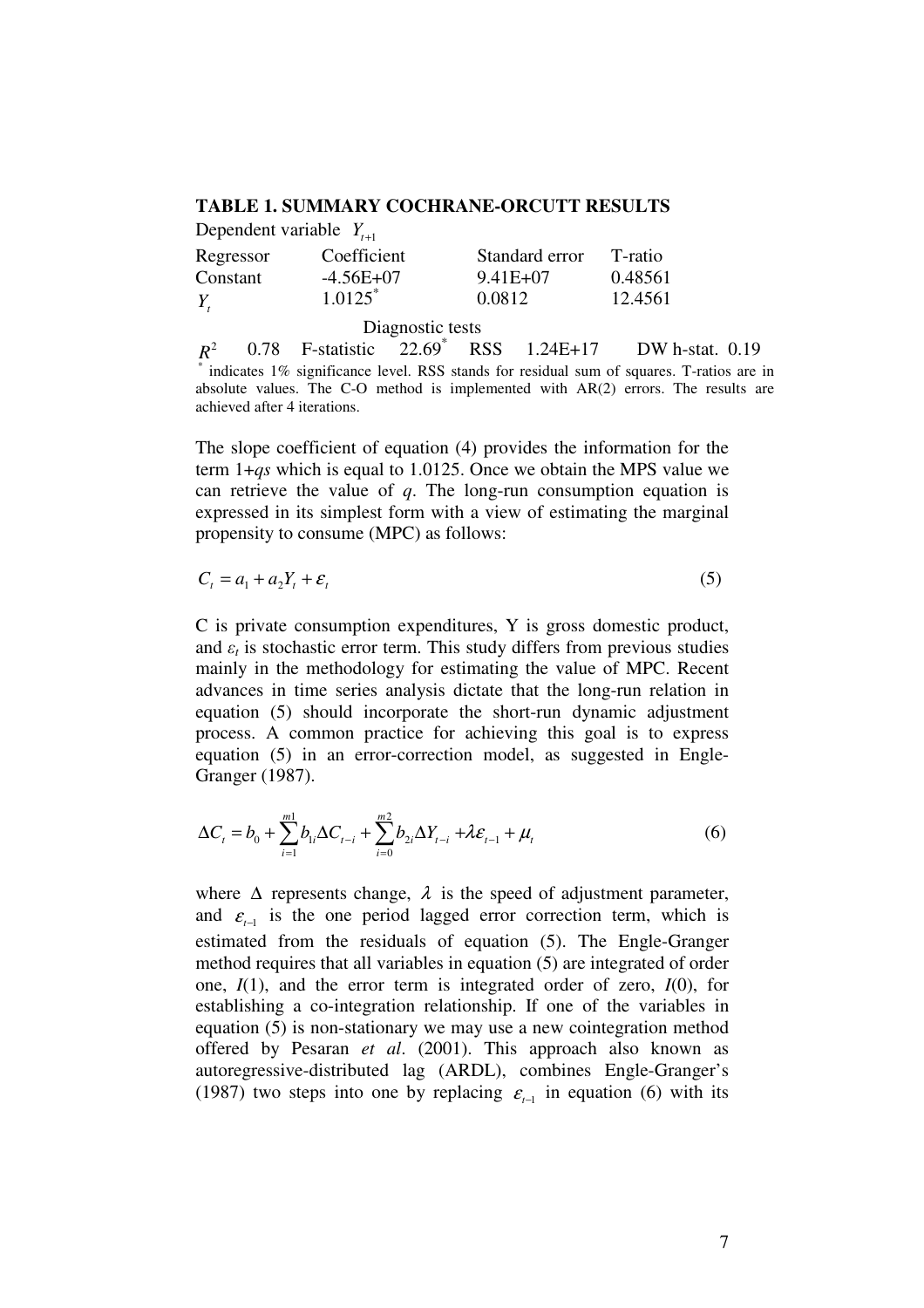equivalent from equation (5).  $\varepsilon$ <sub> $t-1$ </sub> is substituted by linear combination of the lagged variables, as in equation (7).

An ARDL representation of equation (6) is formulated as follows:

$$
\Delta C_t = b_0 + \sum_{i=1}^{n} b_{1i} \Delta C_{t-i} + \sum_{i=0}^{n} b_{2i} \Delta Y_{t-i} + b_3 C_{t-1} + b_4 Y_{t-1} + v_t
$$
(7)

Pesaran *et al.* (2001) co-integration approach, also known as bounds testing, has some methodological advantages in comparison to other single co-integration procedures. They are as follows: a) endogeneity problems and an inability to test hypotheses on the estimated coefficients in the long-run associated with the Engle-Granger (1987) method are avoided; b) the long and short-run parameters of the model in question are estimated simultaneously; c) the ARDL approach to testing for the existence of a long-run relationship between the variables in the levels is applicable irrespective of whether the underlying regressors are purely  $I(0)$ , purely  $I(1)$ , or a combination of the two; and d) the small sample properties of the bounds testing approach are far superior to that of multivariate co-integration, as argued in Narayan (2005).

Given that Pesaran *et al.* (2001) co-integration approach is a relatively recent development in econometric time-series literature, a brief outline of this procedure is as follows: the bounds testing procedure is based on Fisher (F) or Wald-statistics and is the first stage of the ARDL co-integration method. Accordingly, a joint significance test that implies no cointegration hypothesis,  $(H_0: b_3 = b_4 = 0)$ , against the alternative hypothesis,  $(H_1: \text{ at least } b_3 \neq 0; \text{ or } b_4 \neq 0)$ , should be performed for equation (7).

 The F-test used for this procedure has a non-standard distribution. Thus, Pesaran *et al.* (2001) compute two sets of critical values for a given significance level, with and without a time trend. One set assumes that all variables are *I*(0) and the other set assumes they are all *I*(1). If the computed F-statistic exceeds the upper critical bounds value, then  $H_0$  is rejected. If the F-statistic falls into the bounds, then the test is inconclusive. Lastly, if the F-statistic is below the lower critical bounds value, it implies no co-integration. This is a pre-testing stage in the ARDL co-integration approach. This study, however, adopts the critical values of Narayan (2005) for the bounds F-test rather than Pesaran *et al*. (2001). As discussed in Narayan (2005), given the relatively small sample size in this study (25 observations),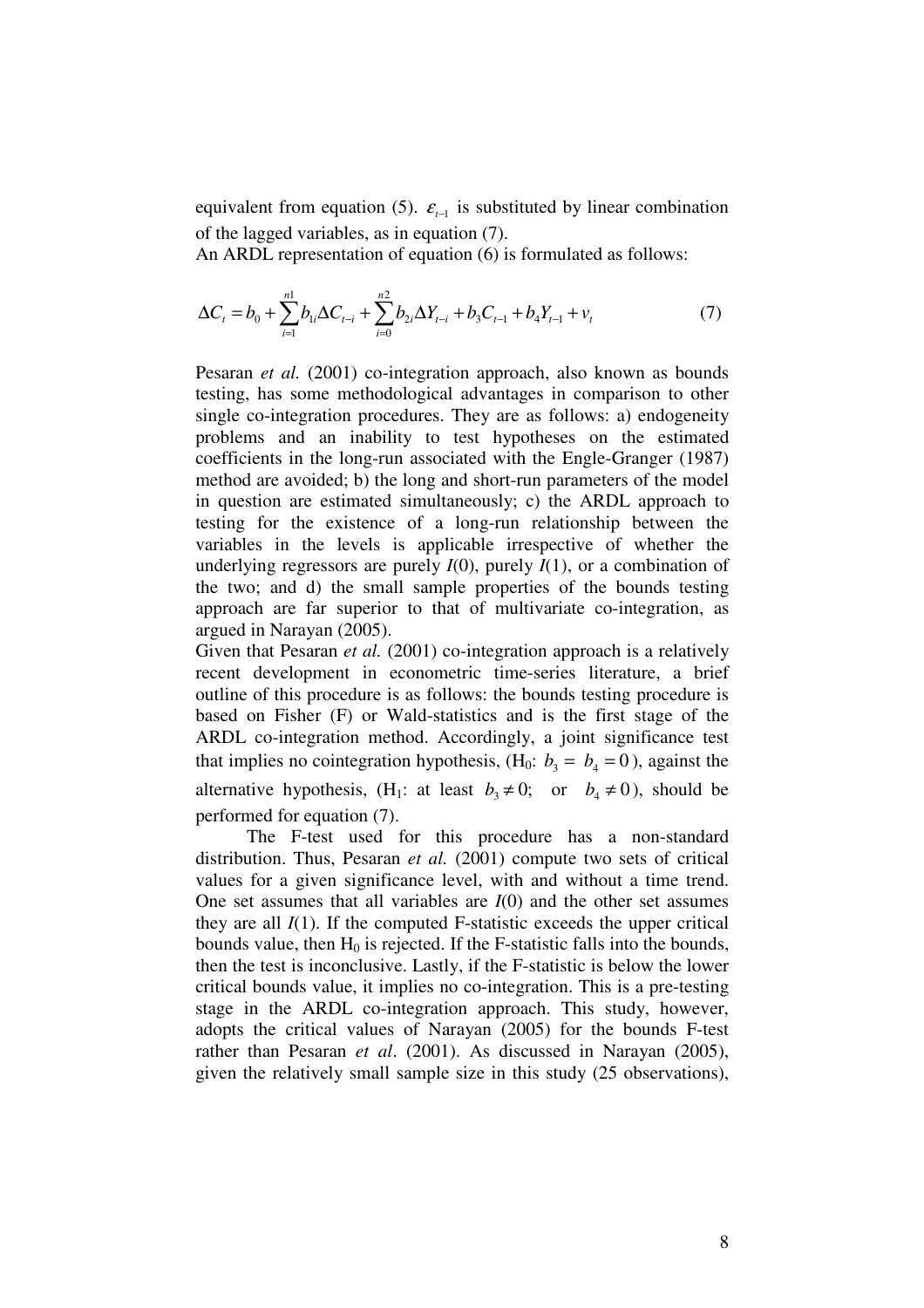the critical values produced by Narayan (2005) are more appropriate than that of Pesaran *et al*. (2001).

 The short-run effects between the dependent and independent variable are inferred by the size of the coefficients of the different variables in equation (7). The long-term effect is measured by estimates of lagged explanatory variables that are normalized on an estimate of  $b_3$ .

 Once a long-run relationship has been established, equation (7) is estimated using an appropriate lag selection criterion. In the second stage of the ARDL co-integration procedure, it is also possible to obtain the ARDL representation of the error correction model. To estimate the speed with which the dependent variable adjusts to independent variables within the bounds testing approach, following Pesaran *et al*., the lagged level variables in equation (7) are replaced by  $EC_{t-1}$  as in equation (8):

$$
\Delta C_t = c_0 + \sum_{i=1}^{k_1} c_{1i} \Delta C_{t-i} + \sum_{i=0}^{k_2} c_{2i} \Delta Y_{t-i} + \delta E C_{t-1} + \mu_t
$$
\n(8)

A negative and statistically significant estimation of  $\delta$  not only represents the speed of adjustment, but also provides an alternative means of supporting co-integration between the variables.

 Annual data over the period 1985-2009 were used to estimate equation (8) by the Pesaran *et al.* (2001) procedure. Data definition and sources of data are cited in the appendix. To implement the Pesaran *et al*. procedure, one has to ensure that none of the explanatory variables in equation  $(5)$  is above  $I(1)$ . It is, therefore, essential to apply some unit root tests. Two different types of unit root tests were implemented: Augmented Dickey-Fuller (ADF) (1981) and Phillips-Perron (PP) (1988). The unit root test result displayed in the appendix, Table 3 which verifies that the model variables in equation (5) are either *I*(0) or *I*(1), which warrants the implementation of Pesaran *et al*. cointegration approach. Equation (7) is estimated in two stages. In the first stage of the ARDL procedure, the long-run relationship of equation (5) was established in two steps. First, the order of lags on the first-differenced variables for equation (7) was obtained from unrestricted Vector Auto Regression (VAR) by means of Akaike Information criteria (AIC) and the Schwarz Bayesian Criterion (SBC). The results suggest the optimal lag length as 2, but this stage of the results is not presented here to conserve space. Second, a bound F-test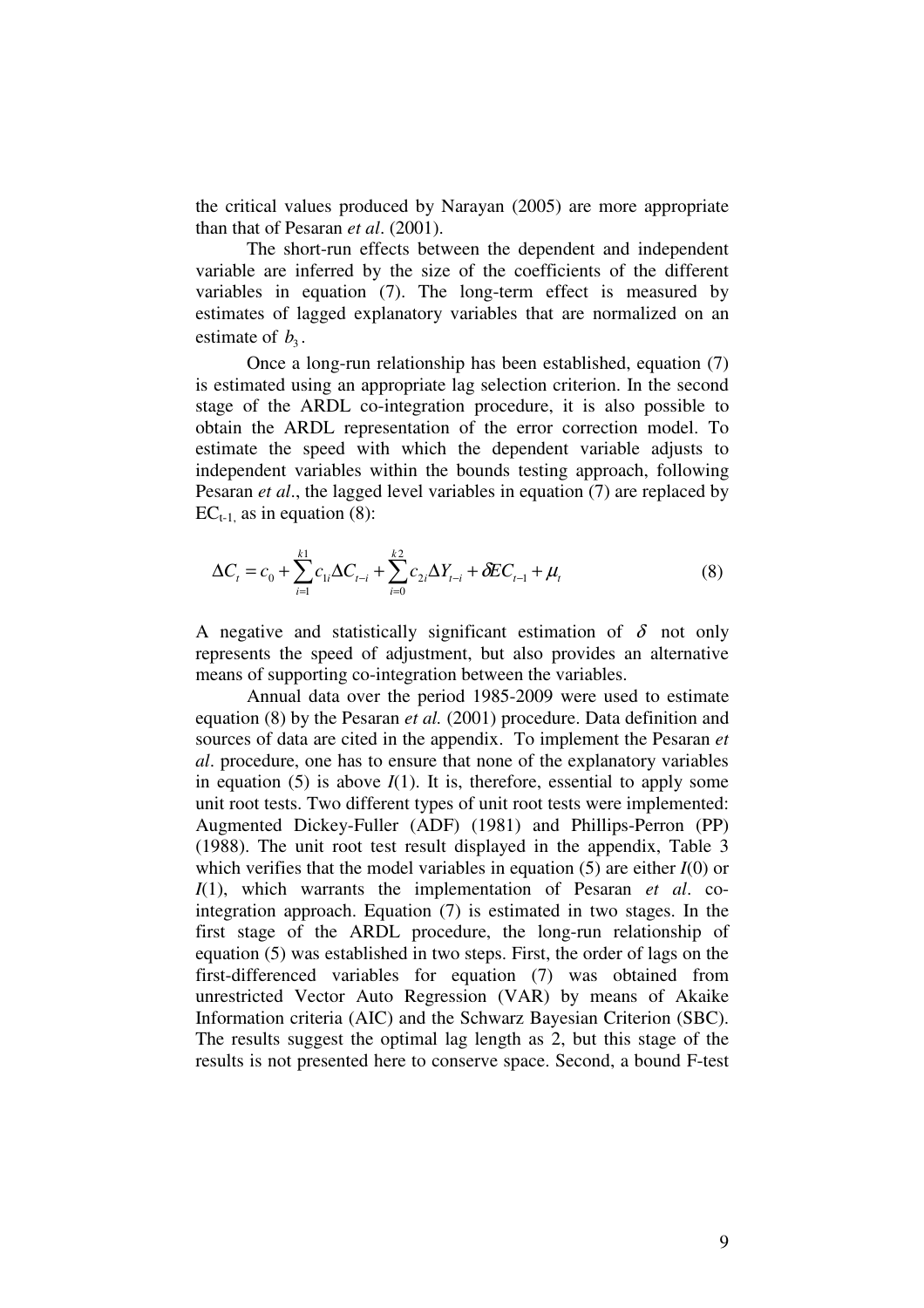was applied to equation (7) in order to establish a long-run relationship between the variables.

 The calculated F-statistic was 19.60, which is greater than the critical value of 4.63 at the 5% level of significance. This result confirms the long-run relationship in equation (5). The summary results of the ARDL co-integration procedure are presented in Table 2.

#### **TABLE 2. SUMMARY ARDL CO-INTEGRATION RESULTS**  Dependent variable *C<sup>t</sup>*

|                  | D      |                        |         |                           |                        |  |
|------------------|--------|------------------------|---------|---------------------------|------------------------|--|
| Regressor        |        | Coefficient            |         | Standard error            | T-ratio                |  |
| Constant         |        | $-1.293$               |         | 79.677                    | 1.621                  |  |
| $Y_{t}$          |        | $0.90343$ <sup>*</sup> |         | 0.06393                   | 14.1294                |  |
| $EC_{t-1}$       |        | $-0.438$ <sup>*</sup>  |         | 0.1435                    | 3.055                  |  |
| Diagnostic tests |        |                        |         |                           |                        |  |
| $\overline{R}^2$ | 0.93   | F-statistic            | $170^*$ | $\chi^2_{SC}$ (1) 0.936   | $\chi^2_{FF}(1)$ 0.306 |  |
| <b>RSS</b>       | 8703.9 | DW-<br>statistic       |         | 1.602 $\chi^2_N(2)$ 0.452 | $\chi^2_{H}(1)$ 2.445  |  |

\* indicates 1% significance levels. RSS stands for residual sum of squares. T-ratios are in absolute values.  $\chi^2_{SC}$ ,  $\chi^2_{FF}$ ,  $\chi^2_N$ , and  $\chi^2_H$  are Lagrange multiplier statistics for tests of residual correlation, functional form mis-specification, non-normal errors and heteroskedasticity, respectively. These statistics are distributed as chi-squared variates with degrees of freedom in parentheses. The critical values for  $\chi^2(1) = 3.84$ and  $\chi^2(2) = 5.99$  at 5% significance level.

The results displayed in Table 2 pass a number of diagnostic tests. The magnitude and sign expectations on the estimated coefficients are theoretically satisfactory.

The error-correction term is statistically significant and its magnitude is moderate, indicating a reasonable return to equilibrium in the case of disequilibrium.

The long-run value of MPC is 0.90343, therefore from the equation of MPC+MPS=1 we can obtain the long-run value of MPS (*s*) as 0.09657. The OLS estimation of equation (4), which is reported in Table 1, indicates that  $1+qs=1.0125$ ; hence  $1+0.09657q=1.0125$ , which leads to *q*=0.1294. Therefore, the EDR is 12.94%.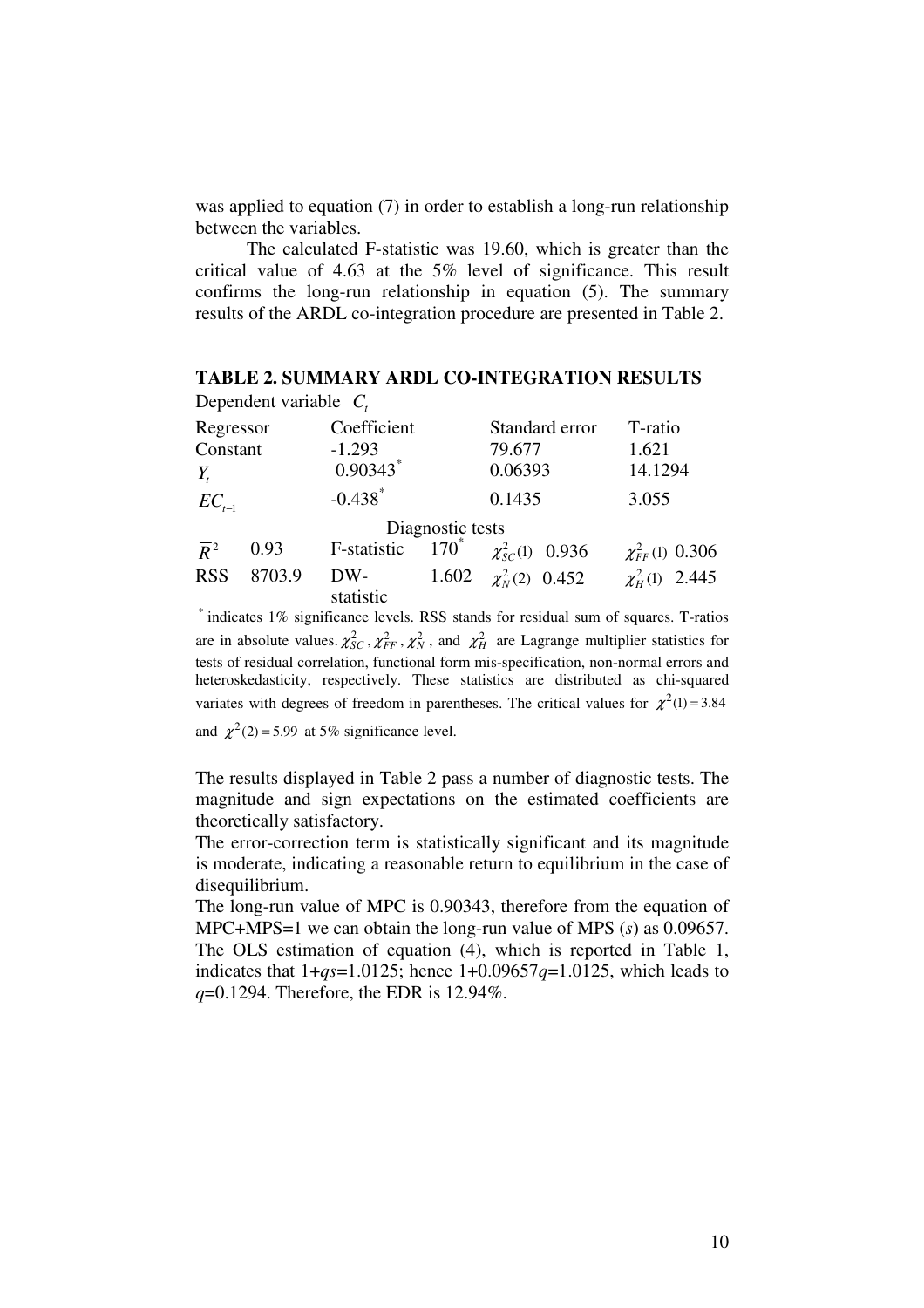## **CONCLUDING REMARKS**

In the case of public projects such as electricity generation, transport or water and waste water treatment services, the appropriate discount rate should be the social opportunity cost rate. However, the project analyst, acting on behalf of both the present and future generations, should reflect inter-temporal choices, which perhaps favoring the increased welfare of future generations. In that case, the SDR should be lowered slightly to give priority to long-lived and capital lumpy social projects.

 Owing to the shortage of capital and the implicit imperfection of the market in developing countries, the real cost of capital will most probably exceed the maximum cost authorised by the law or other regulations. Thus, the shortage of capital will lead to a rate of interest higher than the market rate. The re-evaluation of capital cost becomes even more pertinent when the government intervenes in capital markets and there also exists a notoriously disorganised capital market.

Developing countries should use the SDR since market rate of interest does not reflect the "intrinsic" value of capital. Putting it differently, the actual cost does not represent the equilibrium rate of interest which would prevail under a free and competitive market. If capital is underpriced and no shadow price is used, capital intensive projects will be favoured. On the other hand, if higher social discount rates are used, many of the investment projects may not appear profitable, and this can hamper efficient resource allocation.

 In this paper, we estimated the value of the EDR for Turkey by using the data over the period from 1985-2009. The estimation of the EDR largely depends on the availability of data required for particular, plausible quantitative models. This paper, therefore, has only focused on the "growth model", which seems to provide more sound and reliable results compared to other estimation techniques. The empirical results obtained for the EDR (12.94%) in Turkey is close the social discount rate found by Mashayekhi (1980).

 The planning agency responsible for project evaluation in the public sector should be aware of the fact that the EDR of 12.94% may be deemed a bit high, particularly for the appraisal of public projects in less developed regions. Therefore, a variant of the EDR, namely a lower discount rate, can be pursued to enable the selection of more investment projects, along with applications of shadow wage rates and social prices for other inputs used in public projects.

 The appropriate discount rate for evaluating costs and benefits is always the rate of return foregone in the private sector. This implies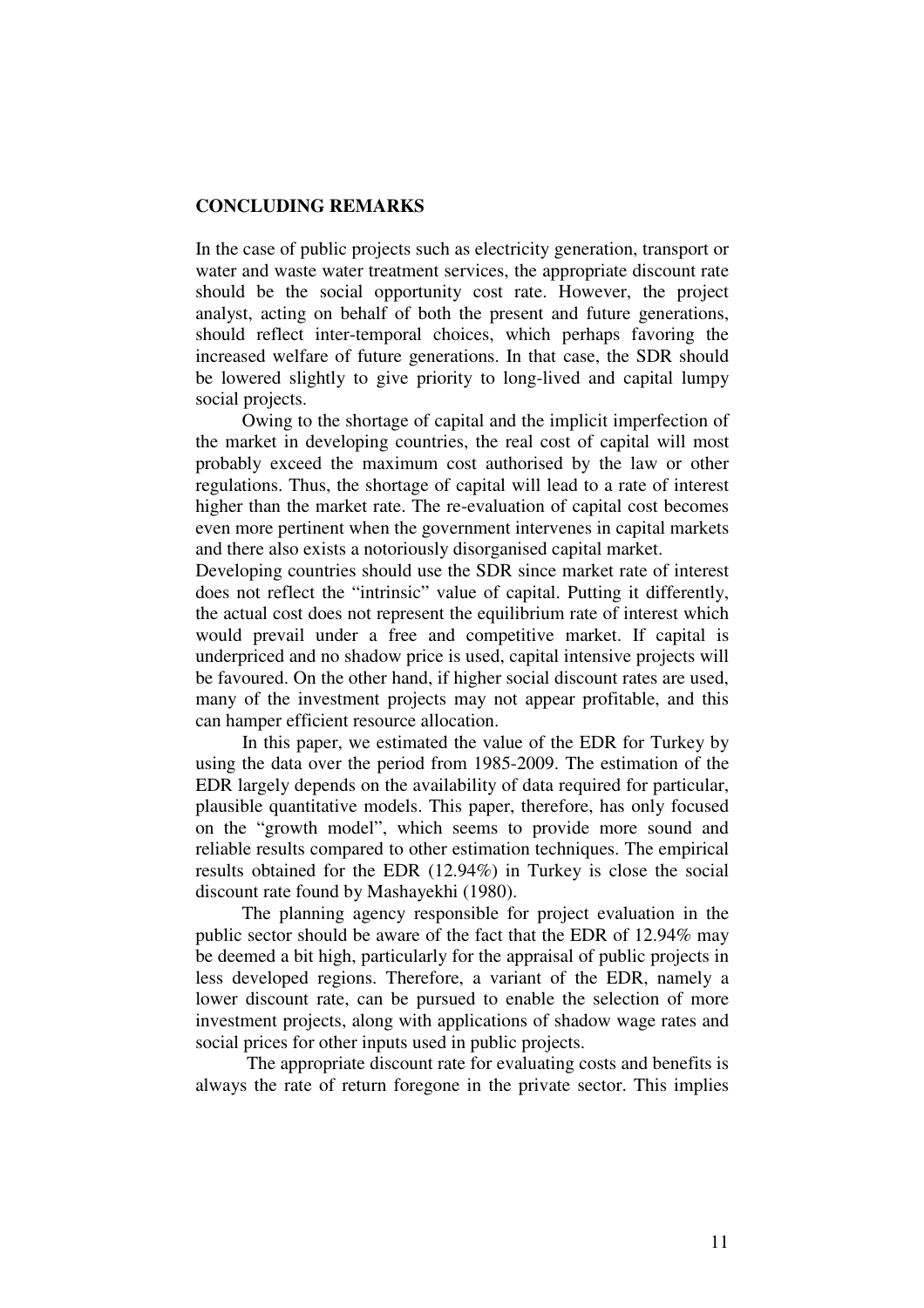that while there is a scarcity of capital, the social opportunity cost of capital rule can be recommended for the evaluation of public investment projects. However, in view of all these disagreements regarding the estimation of the SDR, it is perhaps more plausible to use sensitivity analysis by varying the value of the EDR before the final ranking and selection of projects. This might enhance the project evaluation system and avoid misallocation of resources.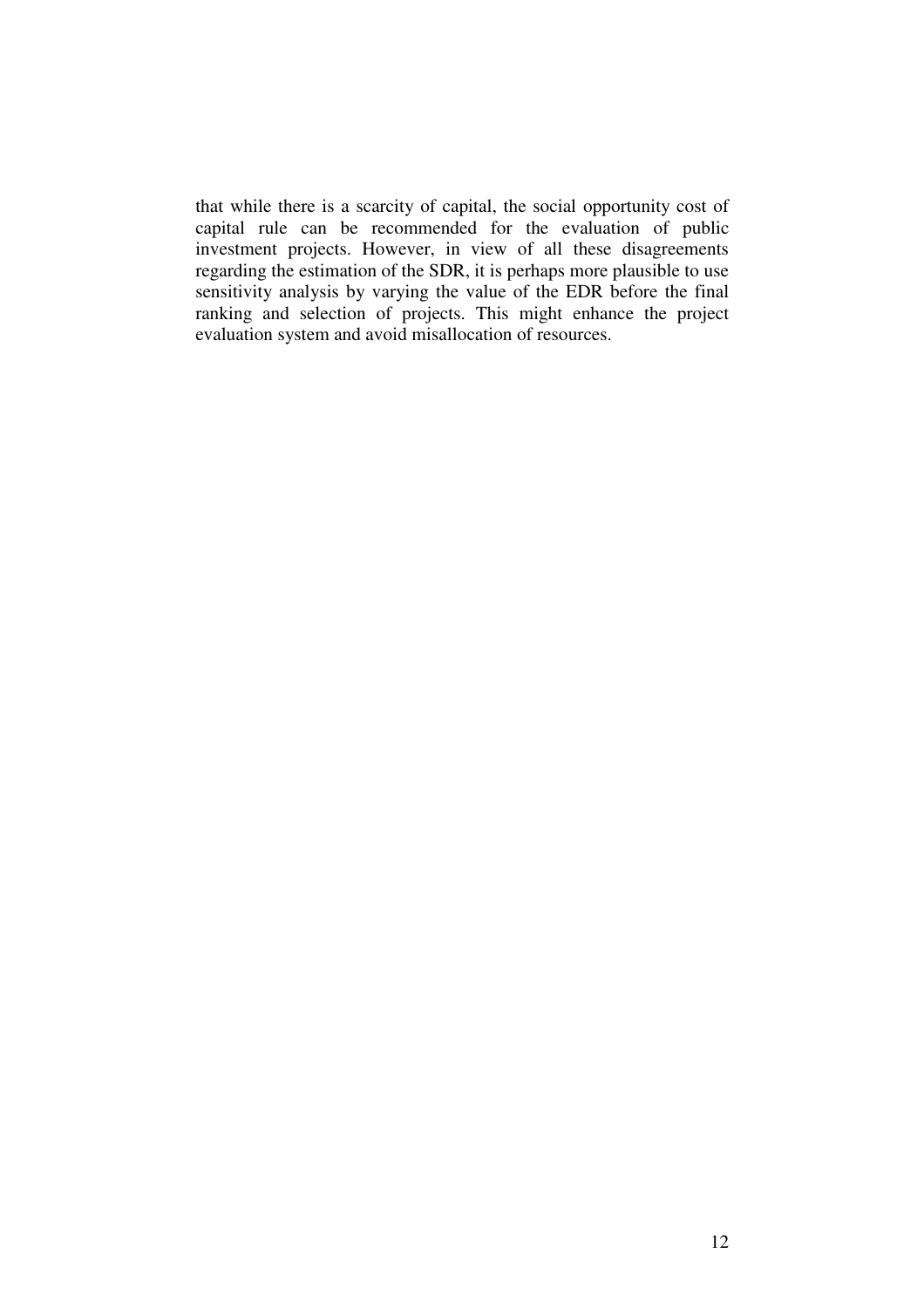## **APPENDIX**

# *Data definition and sources*

Annual data over the period from 1985-2009 used to implement the empirical analysis. All data come from the following source: Turkish Institute of Statistics (TIS).

#### *Variables*:

GDP=Y is gross domestic product in millions of Turkish Lira (TL), which is deflated by CPI.

PCE=C is private consumption expenditures in millions of TL, which is deflated by CPI.

CFC is consumption of fixed capital in millions of TL, which is deflated by CPI.

CPI is consumer price index is based on 2000 prices.

#### *Unit Root Testing Procedure*

The time series properties of the variables in equation (5) are checked through Augmented Dickey-Fuller (ADF) of Dickey and Fuller (1981) and Phillips-Perron (1988) unit root-testing procedures. All the series in equation (1) appear to contain a unit root in their levels, but are stationary in their first differences, indicating that they are integrated at order one, i.e., *I*(1). The results are displayed in Table 3.

#### **TABLE 3. TESTS FOR INTEGRATION** ADF test statistic

| ADF test statistic |                               |          |                                     |          |
|--------------------|-------------------------------|----------|-------------------------------------|----------|
| Variable Levels    |                               | $k \log$ | First                               | $k \log$ |
| $C_{t}$            | $-2.51$                       | 2        | differences<br>$-3.04$ <sup>*</sup> | 5        |
| $Y_{t}$            | $-2.32$                       | 2        | $-3.10^*$                           |          |
|                    | Phillips-Peron test statistic |          |                                     |          |
| Variable Levels    |                               | t lag    | First<br>differences                | $t$ lag  |
| $C_{t}$            | $-2.43$                       | 5        | $-4.21$                             | 5        |
| $Y_{t}$            | $-2.27$                       | 5        | $-5.44$ <sup>*</sup>                | 5        |
|                    |                               |          |                                     |          |

Sample levels 1985-2009 and differences 1991-2009. Rejection of unit root hypothesis, according to McKinnon's (1991) critical value at 5% is indicated with an asterisk. ADF tests include an intercept and a 1 to 5 lagged difference variable and *k* stands for the lag level that maximizes the AIC (Akaike Information Criteria). Phillips-Peron tests have also an intercept and *t* stands for the selected truncation lag level.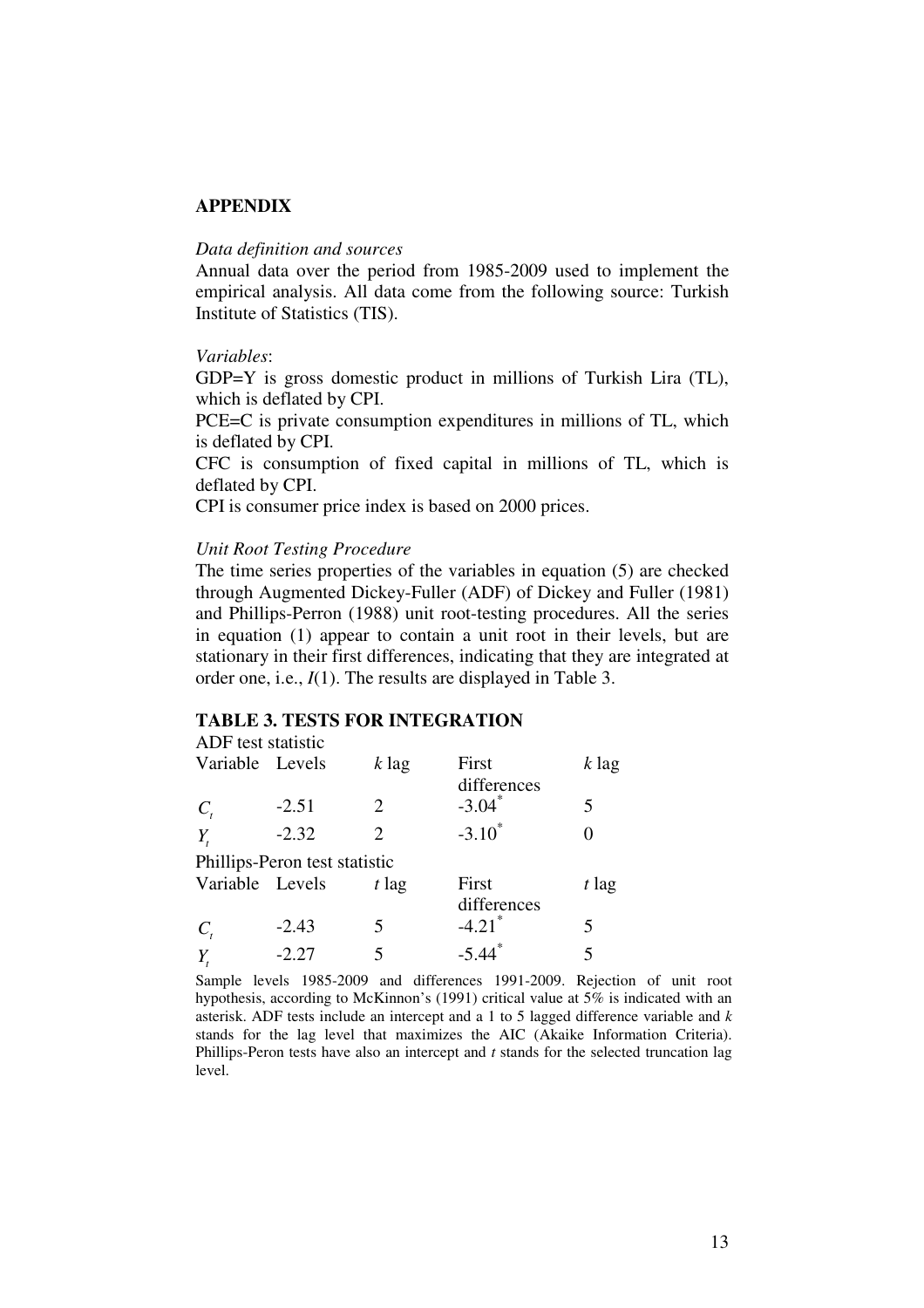#### **REFERENCES**

Adhikari, R., "Estimation of economic discount rate for practical project appraisal: the case of Nepal", *Project Appraisal*, 1987, Vol.2, No.2, pp.113-122.

Adhikari, R., "National economic parameters for Nepal", *Project Planning Centre Occasional Papers*, 1986, No.9, University of Bradford.

Azar, S. A., "Measuring the US social discount rate", *Applied Financial Economics Letters*, 2007, Vol.3, No.1, pp.63-66.

Baumol, W. J., "On the social rate of discount*", American Economic Review*, 1968, Vol.58, No.4, pp. 788-802.

Burgess, D., "Removing some dissonance from the social discount rate debate", *Working Papers*, 2008, No.2, RBC Financial Group, Economic Policy Research Institute, Department of Economics, University of Western Ontario, Canada.

Creedy, J. and Guest, R., "Discounting and the time preference rate", *The Economic Record*, 2008, Vol.84, No.264, pp.109-127.

Curry, S. and Weiss, J., *Project Analysis in Developing Countries*, 2000, 2nd edition, London: Palgrave.

Dickey, D. A. and Fuller, W. A., "Likelihood ratio statistics for autoregressive time series with a unit root", *Econometrica*, 1981, Vol.49, pp.1057-1072.

Dobb, M., *An Essay on Economic Growth and Planning,* 1969, London: Modern Reader.

Evans, D. J. and Sezer, H., "Social discount rates for member countries of the European Union", *Journal of Economic Studies*, 2005, Vol.32, No.1, pp.47-59.

Evans, D. J., "The elasticity of marginal utility of consumption: estimates for 20 OECD countries", *Fiscal Studies*, 2005, Vol. 26, No.2, pp.197-224.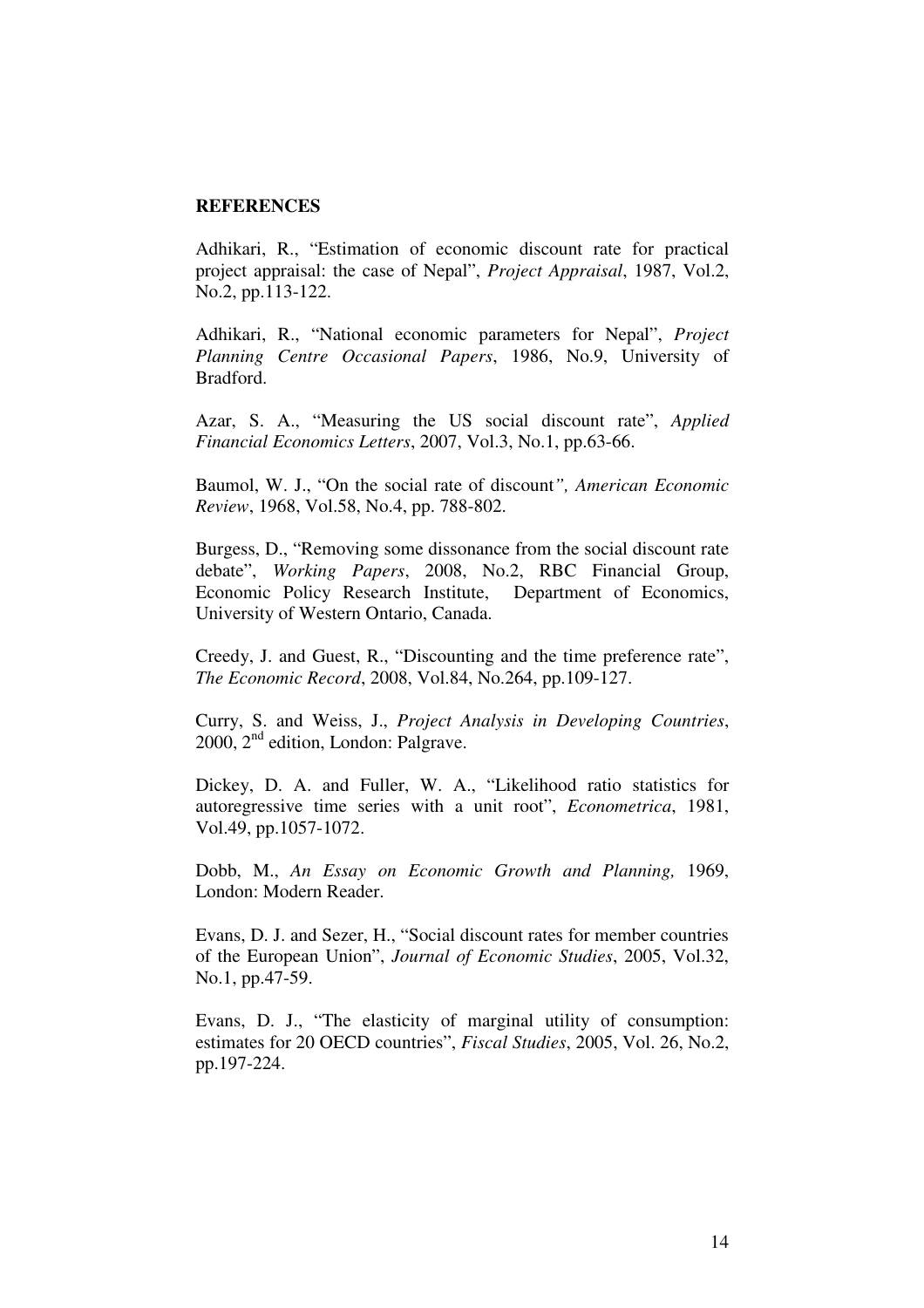Eckstein, O., *A Survey of the Theory of Public Expenditure, Public Finance, Needs, Sources*, *Utilisation*, 1961, New York: Princeton University Press.

Engle, R. and Granger, C., "Cointegration and error correction representation: estimation and testing", *Econometrica*, 1987, Vol.55, pp.251-276.

Feldstein, M. S., "The social time preference discount rate in costbenefit analysis", *The Economic Journal*, 1964, Vol.74, No.2, pp.360- 379.

Gittinger, J. P., *Economic Analysis of Agricultural Projects*, 1982, Baltimore: The Johns-Hopkins University Press.

Irwin, G. W., *Modern Cost Benefit Methods*, 1978, London: MacMillan Press.

Hahn, F. H. and Mathews, R. C., "The theory of economic growth: a survey", *The Economic Journal,* 1964, Vol.74, No.4, pp.779-902.

Harberger, A. C., *Project Evaluation*, 1972, London: MacMillan Press.

Harberger, A. C., *Techniques of Project Appraisal*, 1967, New York: National Bureau of Economic Planning.

Karatas, C., "Third Bosphorus bridge versus Bosphorus road tube tunnel and combined alternative: an economic appraisal", *Project Appraisal*, 1989, Vol. 4, No.2, pp.67-78.

Karatas, C., "Economic appraisal of the Bosphorus tube tunnel and Istanbul metro alternatives and their environmental impacts", *METU Studies in Development*, 2001, Vol..2, No. 1-2, pp.133-167.

Kula, E., "Estimation of a social rate of interest for India", *Journal of Agricultural Economics*, 2005, Vol.55, No.1, pp.91-99.

Lal, D., *Prices for Planning: Towards the Reform of Indian Planning*, 1980, London: Heinemann.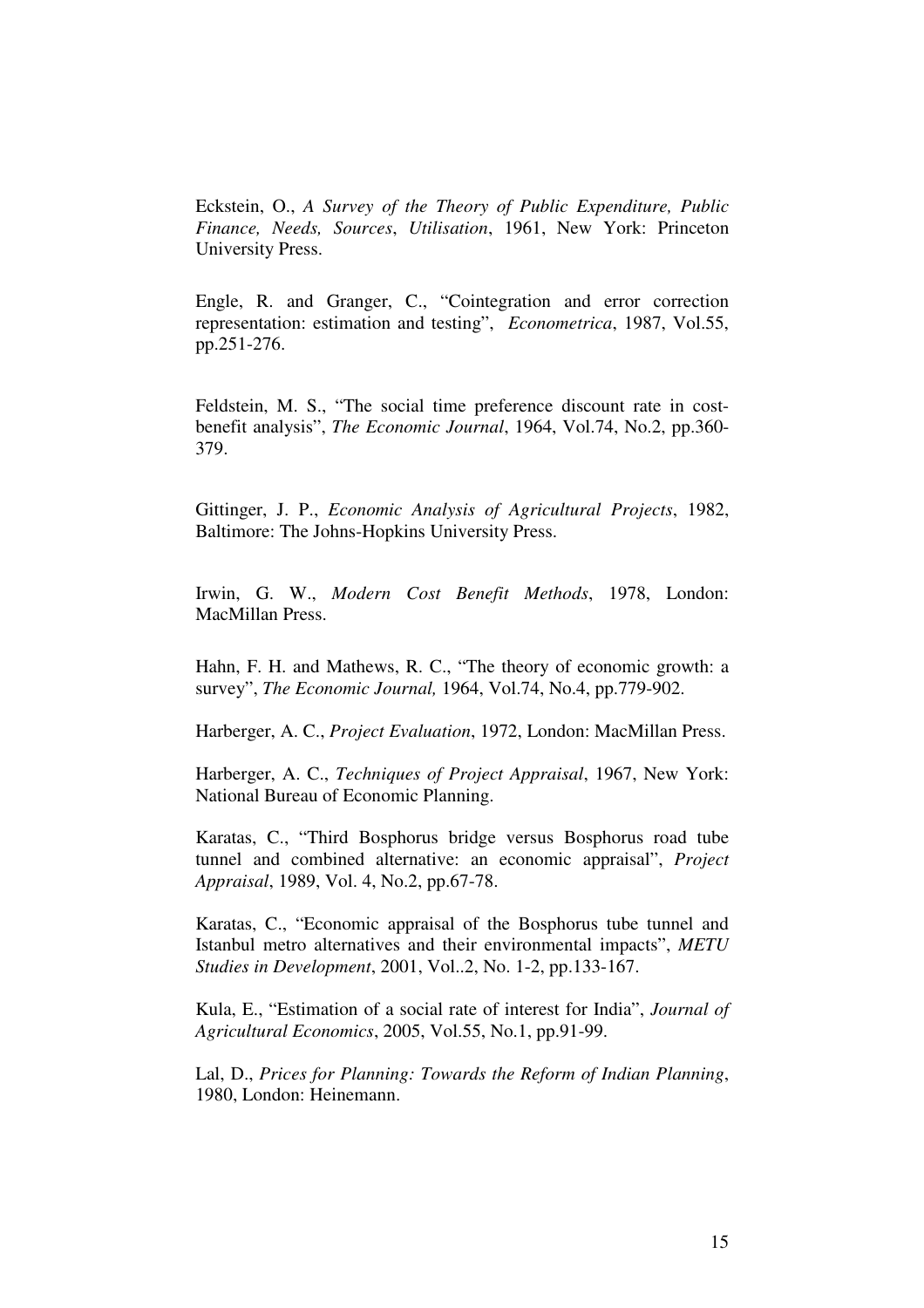Little, M. D. and Mirrlees, A. J., *Manual of Industrial Project Analysis in Developing Countries*, 1968, Paris: OECD.

Little, M. D. and Mirrless, A. J., *Project Appraisal and Planning for Developing Countries,* 1974, New York: Basic Books IUC Publishers.

MacKean, R., *Efficiency in Government through Systems Analysis*, 1958, New York: John Wiley and Sons.

MacKinnon, J. G., *Critical value for cointegration tests*, 1991, in R. F. Engel and C. W. Granger (Eds.), Long run relationships: readings in cointegration (pp. 267-287), Oxford University Press, Oxford.

Marglin, S. A., "The social rate of discount on the optimal rate of investment", *Quarterly Journal of Economics*, 1963, Vol.77, No.1, pp.95-111.

Markandya, A. and Pearce, D. W., "Development, the environment, and the social rate of discount", *The World Bank Research Observer*, 1991, Vol. 6, No.2, pp.137-152.

Mashayekhi, A., "Shadow prices for project appraisal in Turkey", *World Bank Staff Working Papers*, 1980, No.392, Washington, DC: World Bank.

Morales, L., "Barbados", 1981, in Powers, T. (ed.), *Estimating Accounting Prices for Project Appraisal*, Washington DC: Inter-American Development Bank.

Narayan, P. K., "The Saving and investment nexus for China: evidence from cointegration tests", 2005, *Applied Economics*, Vol.37, pp.1979- 1990.

Page, J., "Shadow prices for trade strategy and investment planning in Egypt", *World Bank Staff Working Papers*, 1982, No.521, Washington, DC: World Bank.

Pesaran, M. H., Shin, Y. and Smith, R. J., "Bounds testing approaches to the analysis of level relationships", *Journal of Applied Econometrics*, 2001, Vol.16, pp.289-326.